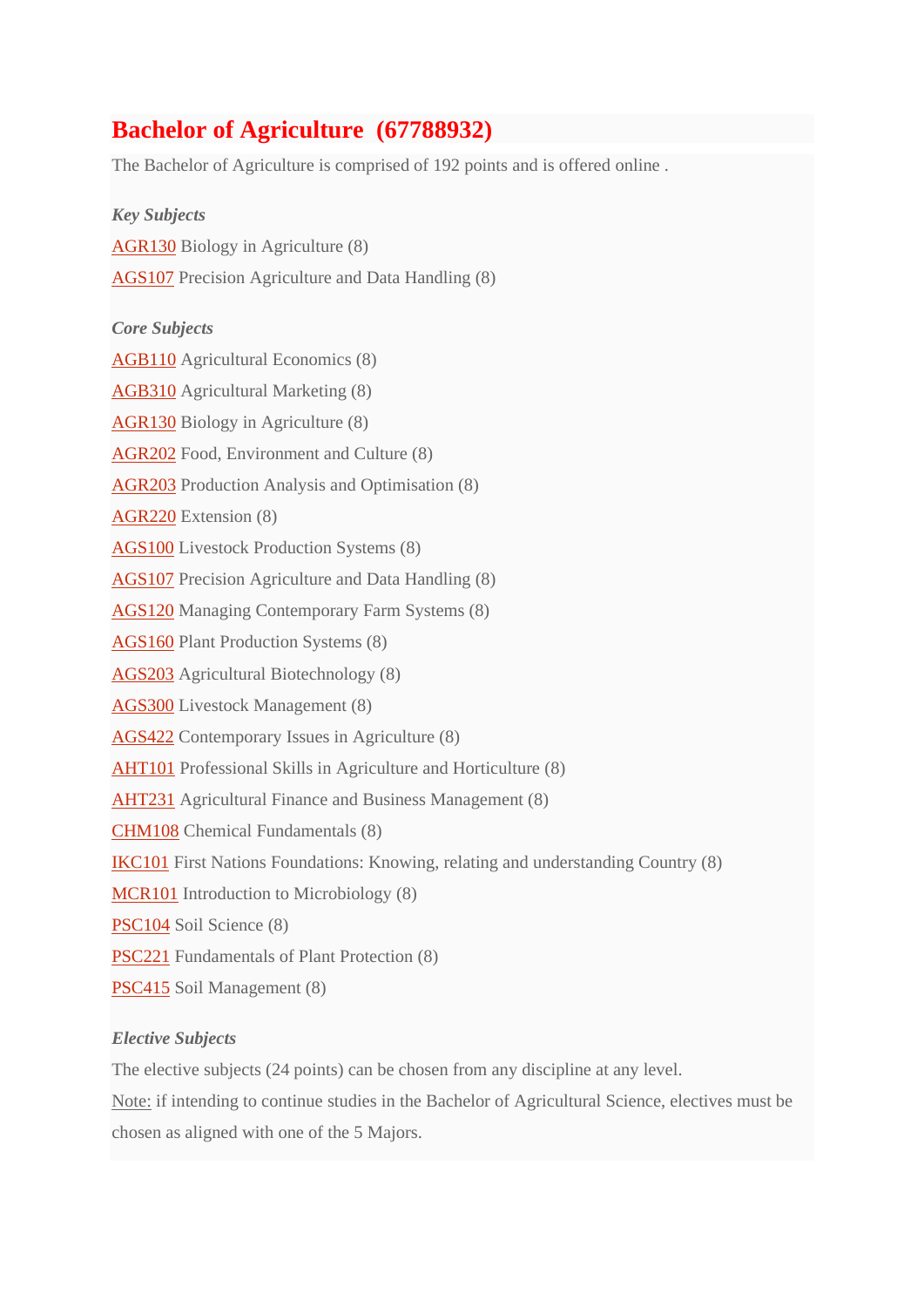## *Restricted Electives*

Nil

### **Bachelor of Agricultural Science**

The Bachelor of Agricultural Science is comprised of 256 points and is offered full-time on campus over four (4) years and part-time online over eight (8) years.

### *Key Subjects*

[AGR130](http://www.csu.edu.au/handbook/handbook22/subjects/AGR130.html) Biology in Agriculture (8) BSc Biology

[AGS107](http://www.csu.edu.au/handbook/handbook22/subjects/AGS107.html) Precision Agriculture and Data Handling (8)

*And:*

[PSC202](http://www.csu.edu.au/handbook/handbook22/subjects/PSC202.html) Crop and Pasture Science (8) [Agronomy major] BSc Biology

[SPA215](http://www.csu.edu.au/handbook/handbook22/subjects/SPA215.html) GIS 1: Geographic Information Science Foundations (8) [Digital Agriculture major]

## GIS

[PSC215](http://www.csu.edu.au/handbook/handbook22/subjects/PSC215.html) Plant Physiology (8) [Horticulture major] BSc Biology

[ASC171](http://www.csu.edu.au/handbook/handbook22/subjects/ASC171.html) Animal Anatomy and Physiology (8) [Livestock and Mixed Farm Business majors]

BSc Biology

#### *Core Subjects*

[AGB110](http://www.csu.edu.au/handbook/handbook22/subjects/AGB110.html) Agricultural Economics (8)

[AGB310](http://www.csu.edu.au/handbook/handbook22/subjects/AGB310.html) Agricultural Marketing (8)

[AGR130](http://www.csu.edu.au/handbook/handbook22/subjects/AGR130.html) Biology in Agriculture (8) BSc Biology

[AGR202](http://www.csu.edu.au/handbook/handbook22/subjects/AGR202.html) Food, Environment and Culture (8)

[AGR203](http://www.csu.edu.au/handbook/handbook22/subjects/AGR203.html) Production Analysis and Optimisation (8)

[AGR220](http://www.csu.edu.au/handbook/handbook22/subjects/AGR220.html) Extension (8)

[AGS100](http://www.csu.edu.au/handbook/handbook22/subjects/AGS100.html) Livestock Production Systems (8)

[AGS107](http://www.csu.edu.au/handbook/handbook22/subjects/AGS107.html) Precision Agriculture and Data Handling (8)

[AGS120](http://www.csu.edu.au/handbook/handbook22/subjects/AGS120.html) Managing Contemporary Farm Systems (8)

[AGS160](http://www.csu.edu.au/handbook/handbook22/subjects/AGS160.html) Plant Production Systems (8)

[AGS203](http://www.csu.edu.au/handbook/handbook22/subjects/AGS203.html) Agricultural Biotechnology (8)

[AGS300](http://www.csu.edu.au/handbook/handbook22/subjects/AGS300.html) Livestock Management (8)

[AGS405](http://www.csu.edu.au/handbook/handbook22/subjects/AGS405.html) Consultancy for Farming Systems (8)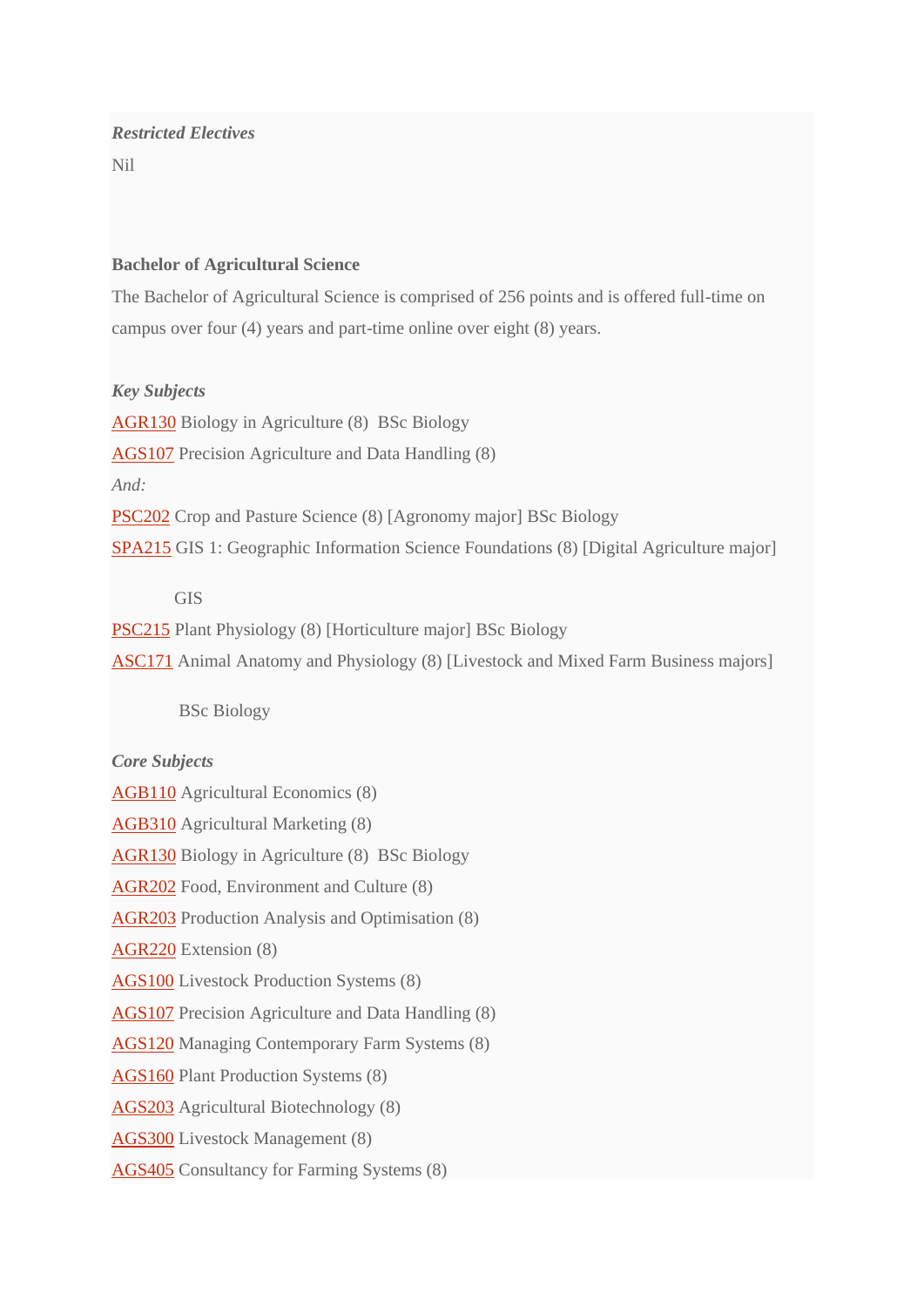[AGS407](http://www.csu.edu.au/handbook/handbook22/subjects/AGS407.html) Agricultural Industry Internship (16)

[AGS422](http://www.csu.edu.au/handbook/handbook22/subjects/AGS422.html) Contemporary Issues in Agriculture (8)

[AHT101](http://www.csu.edu.au/handbook/handbook22/subjects/AHT101.html) Professional Skills in Agriculture and Horticulture (8)

[AHT231](http://www.csu.edu.au/handbook/handbook22/subjects/AHT231.html) Agricultural Finance and Business Management (8)

[CHM108](http://www.csu.edu.au/handbook/handbook22/subjects/CHM108.html) Chemical Fundamentals (8) BSc Biology

[IKC101](http://www.csu.edu.au/handbook/handbook22/subjects/IKC101.html) First Nations Foundations: Knowing, relating and understanding Country (8)

[MCR101](http://www.csu.edu.au/handbook/handbook22/subjects/MCR101.html) Introduction to Microbiology (8) BSc Biology

[PSC104](http://www.csu.edu.au/handbook/handbook22/subjects/PSC104.html) Soil Science (8)

[PSC221](http://www.csu.edu.au/handbook/handbook22/subjects/PSC221.html) Fundamentals of Plant Protection (8)

[PSC415](http://www.csu.edu.au/handbook/handbook22/subjects/PSC415.html) Soil Management (8)

*Elective Subjects*

Nil

*Restricted Electives* Refer to Major Sequences

*Major Sequences*

One of the following major sequences must be completed.

Agronomy

[PSC202](http://www.csu.edu.au/handbook/handbook22/subjects/PSC202.html) Crop and Pasture Science (8)

[PSC271](http://www.csu.edu.au/handbook/handbook22/subjects/PSC271.html) Crop Agronomy (8)

[PSC360](http://www.csu.edu.au/handbook/handbook22/subjects/PSC360.html) Pastures and Rangelands (8)

[PSC424](http://www.csu.edu.au/handbook/handbook22/subjects/PSC424.html) Advanced Plant Protection (8)

*And complete 32 points from the following subjects:*

[AGB351](http://www.csu.edu.au/handbook/handbook22/subjects/AGB351.html) Commodity Trade and Pricing (8) [AGB450](http://www.csu.edu.au/handbook/handbook22/subjects/AGB450.html) Agricultural Business Risk and Investment (8) [AGR237](http://www.csu.edu.au/handbook/handbook22/subjects/AGR237.html) Property Planning and Development (8) [AHT404](http://www.csu.edu.au/handbook/handbook22/subjects/AHT404.html) Climate Change Impacts, Mitigation and Adaptation (8) [AHT423](http://www.csu.edu.au/handbook/handbook22/subjects/AHT423.html) Digital Agriculture in Practice (8) [HRT302](http://www.csu.edu.au/handbook/handbook22/subjects/HRT302.html) Nursery Production (8) [HRT306](http://www.csu.edu.au/handbook/handbook22/subjects/HRT306.html) Vegetable Crop Management (8) [HRT307](http://www.csu.edu.au/handbook/handbook22/subjects/HRT307.html) Flower Crop Management (8) [HRT308](http://www.csu.edu.au/handbook/handbook22/subjects/HRT308.html) Temperate Fruit and Nut Crop Management (8)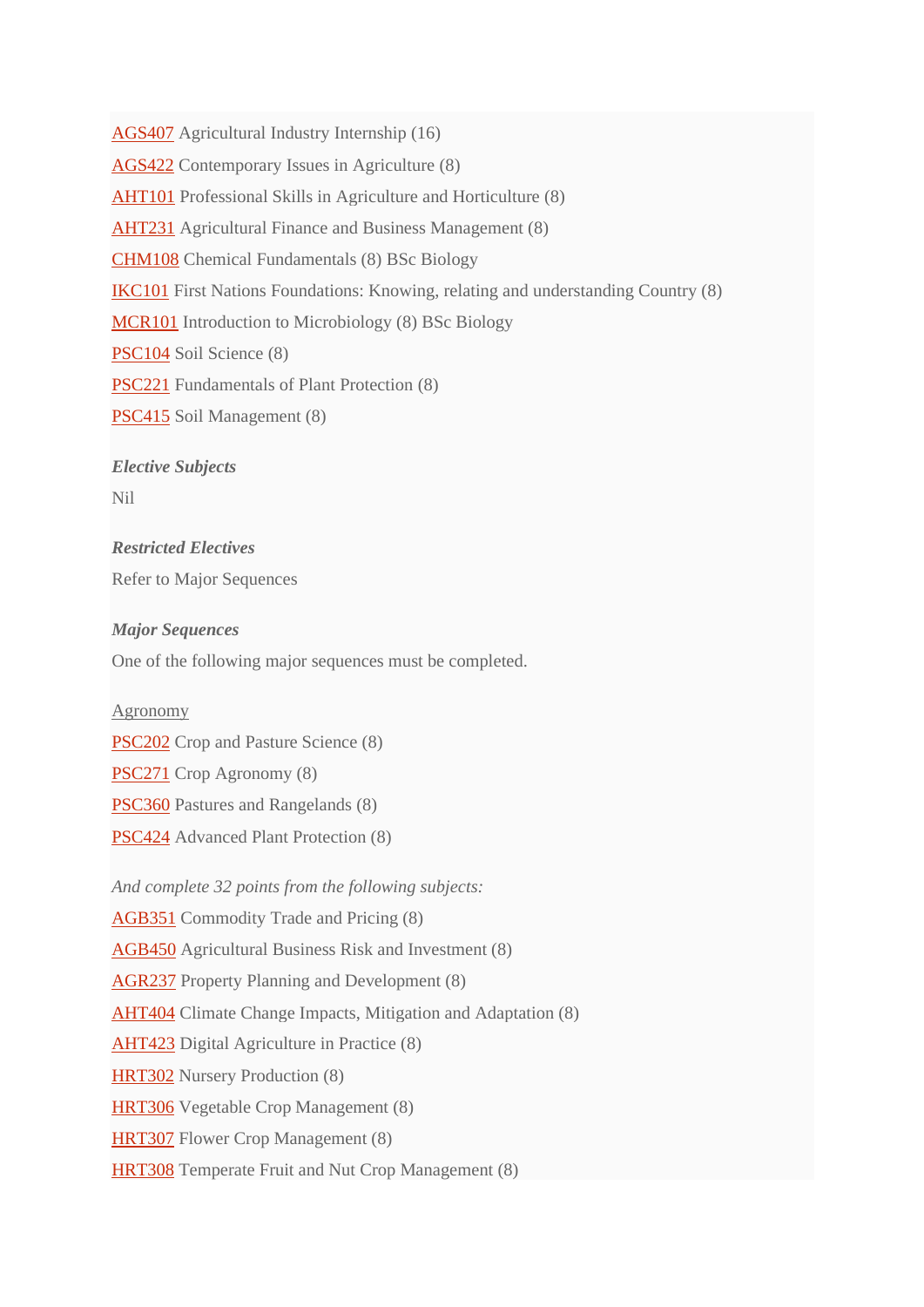[IRR200](http://www.csu.edu.au/handbook/handbook22/subjects/IRR200.html) Principles of Irrigation (8) [MGT307](http://www.csu.edu.au/handbook/handbook22/subjects/MGT307.html) Applied Entrepreneurial Projects (8) [PSC406](http://www.csu.edu.au/handbook/handbook22/subjects/PSC406.html) Summer Cropping System (8) [PSC420](http://www.csu.edu.au/handbook/handbook22/subjects/PSC420.html) Water Policy and Management (8) [SCI302](http://www.csu.edu.au/handbook/handbook22/subjects/SCI302.html) International Practical Experience 2 (8) [SPA215](http://www.csu.edu.au/handbook/handbook22/subjects/SPA215.html) GIS 1: Geographic Information Science Foundations (8) [SPA217](http://www.csu.edu.au/handbook/handbook22/subjects/SPA217.html) Remote Sensing of the Environment (8) [VIT212](http://www.csu.edu.au/handbook/handbook22/subjects/VIT212.html) Viticultural Science (8)

Digital Agriculture [AHT423](http://www.csu.edu.au/handbook/handbook22/subjects/AHT423.html) Digital Agriculture in Practice (8) [ITC114](http://www.csu.edu.au/handbook/handbook22/subjects/ITC114.html) Introduction to Database Systems (8) [SPA215](http://www.csu.edu.au/handbook/handbook22/subjects/SPA215.html) GIS 1: Geographic Information Science Foundations (8) [SPA217](http://www.csu.edu.au/handbook/handbook22/subjects/SPA217.html) Remote Sensing of the Environment (8) [SPA308](http://www.csu.edu.au/handbook/handbook22/subjects/SPA308.html) GIS Applications (8)

*And complete 24 points from the following subjects:* [AGB450](http://www.csu.edu.au/handbook/handbook22/subjects/AGB450.html) Agricultural Business Risk and Investment (8) [AGR237](http://www.csu.edu.au/handbook/handbook22/subjects/AGR237.html) Property Planning and Development (8) [AHT404](http://www.csu.edu.au/handbook/handbook22/subjects/AHT404.html) Climate Change Impacts, Mitigation and Adaptation (8) [HRT306](http://www.csu.edu.au/handbook/handbook22/subjects/HRT306.html) Vegetable Crop Management (8) [HRT307](http://www.csu.edu.au/handbook/handbook22/subjects/HRT307.html) Flower Crop Management (8) [HRT308](http://www.csu.edu.au/handbook/handbook22/subjects/HRT308.html) Temperate Fruit and Nut Crop Management (8) [IRR200](http://www.csu.edu.au/handbook/handbook22/subjects/IRR200.html) Principles of Irrigation (8) [MGT307](http://www.csu.edu.au/handbook/handbook22/subjects/MGT307.html) Applied Entrepreneurial Projects (8) PSC<sub>202</sub> Crop and Pasture Science (8) [PSC271](http://www.csu.edu.au/handbook/handbook22/subjects/PSC271.html) Crop Agronomy (8) [PSC360](http://www.csu.edu.au/handbook/handbook22/subjects/PSC360.html) Pastures and Rangelands (8) [PSC406](http://www.csu.edu.au/handbook/handbook22/subjects/PSC406.html) Summer Cropping System (8) [PSC420](http://www.csu.edu.au/handbook/handbook22/subjects/PSC420.html) Water Policy and Management (8) [PSC424](http://www.csu.edu.au/handbook/handbook22/subjects/PSC424.html) Advanced Plant Protection (8) [SCI302](http://www.csu.edu.au/handbook/handbook22/subjects/SCI302.html) International Practical Experience 2 (8)

[SPA442](http://www.csu.edu.au/handbook/handbook22/subjects/SPA442.html) Remote Sensing 2: Image Processing and Analysis (8)

[VIT212](http://www.csu.edu.au/handbook/handbook22/subjects/VIT212.html) Viticultural Science (8)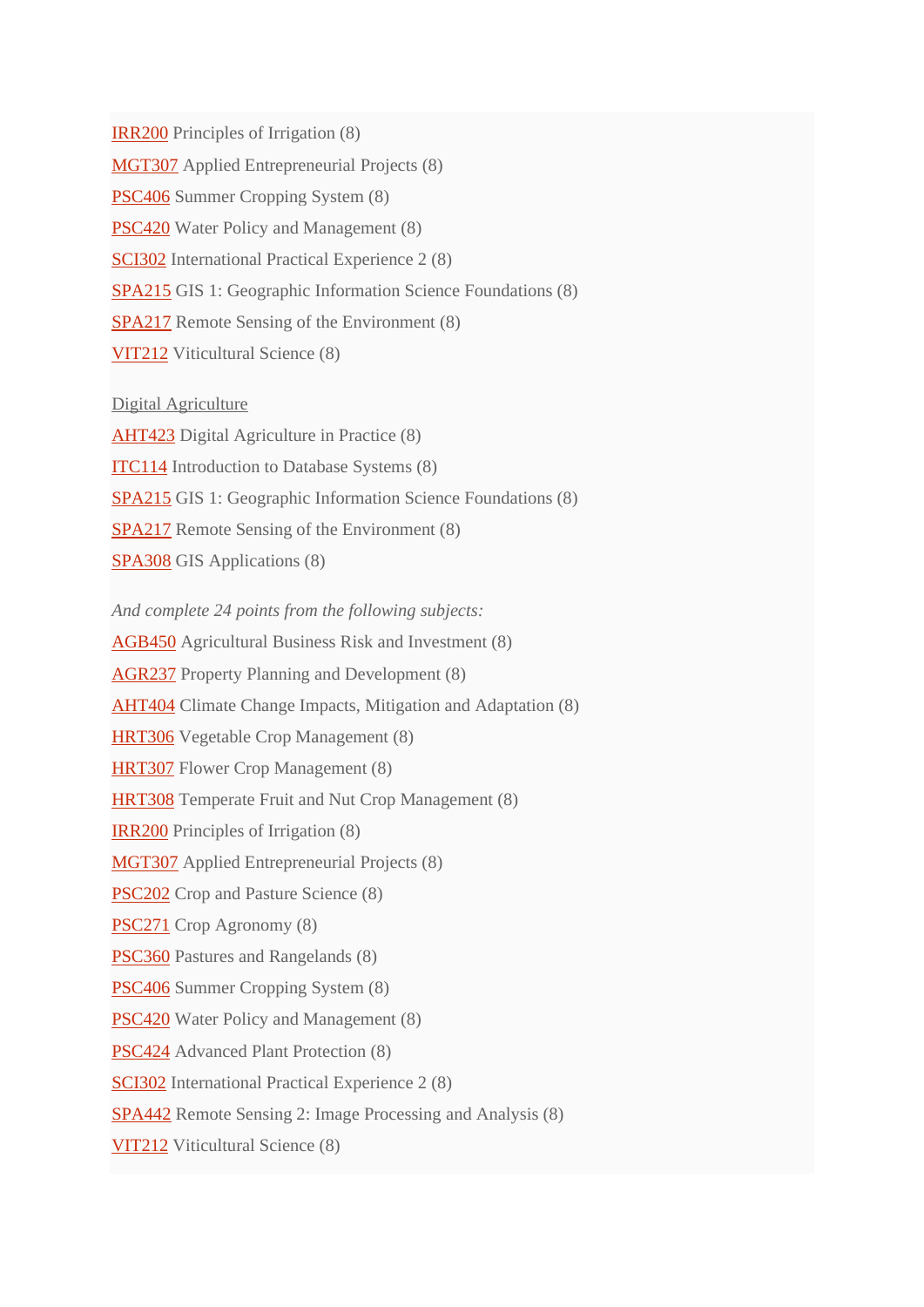Horticulture

[IRR200](http://www.csu.edu.au/handbook/handbook22/subjects/IRR200.html) Principles of Irrigation (8)

[HRT301](http://www.csu.edu.au/handbook/handbook22/subjects/HRT301.html) Plant Propagation (8) or [HRT302](http://www.csu.edu.au/handbook/handbook22/subjects/HRT302.html) Nursery Production (8)

[PSC215](http://www.csu.edu.au/handbook/handbook22/subjects/PSC215.html) Plant Physiology (8)

[PSC424](http://www.csu.edu.au/handbook/handbook22/subjects/PSC424.html) Advanced Plant Protection (8)

*And complete 32 points from the following subjects:*

[AGB351](http://www.csu.edu.au/handbook/handbook22/subjects/AGB351.html) Commodity Trade and Pricing (8)

[AGB450](http://www.csu.edu.au/handbook/handbook22/subjects/AGB450.html) Agricultural Business Risk and Investment (8)

[AGR237](http://www.csu.edu.au/handbook/handbook22/subjects/AGR237.html) Property Planning and Development (8)

[AHT404](http://www.csu.edu.au/handbook/handbook22/subjects/AHT404.html) Climate Change Impacts, Mitigation and Adaptation (8)

[AHT423](http://www.csu.edu.au/handbook/handbook22/subjects/AHT423.html) Digital Agriculture in Practice (8)

[HRT202](http://www.csu.edu.au/handbook/handbook22/subjects/HRT202.html) Plant Taxonomy and Systematics (8)

[HRT306](http://www.csu.edu.au/handbook/handbook22/subjects/HRT306.html) Vegetable Crop Management (8)

[HRT307](http://www.csu.edu.au/handbook/handbook22/subjects/HRT307.html) Flower Crop Management (8)

[HRT308](http://www.csu.edu.au/handbook/handbook22/subjects/HRT308.html) Temperate Fruit and Nut Crop Management (8)

[MGT307](http://www.csu.edu.au/handbook/handbook22/subjects/MGT307.html) Applied Entrepreneurial Projects (8)

[PSC406](http://www.csu.edu.au/handbook/handbook22/subjects/PSC406.html) Summer Cropping System (8)

[PSC420](http://www.csu.edu.au/handbook/handbook22/subjects/PSC420.html) Water Policy and Management (8)

[SCI302](http://www.csu.edu.au/handbook/handbook22/subjects/SCI302.html) International Practical Experience 2 (8)

[SPA215](http://www.csu.edu.au/handbook/handbook22/subjects/SPA215.html) GIS 1: Geographic Information Science Foundations (8)

[SPA217](http://www.csu.edu.au/handbook/handbook22/subjects/SPA217.html) Remote Sensing of the Environment (8)

[VIT212](http://www.csu.edu.au/handbook/handbook22/subjects/VIT212.html) Viticultural Science (8)

Livestock Production

[ASC171](http://www.csu.edu.au/handbook/handbook22/subjects/ASC171.html) Animal Anatomy and Physiology (8)

[ASC261](http://www.csu.edu.au/handbook/handbook22/subjects/ASC261.html) Animal Reproduction (8)

[ASC273](http://www.csu.edu.au/handbook/handbook22/subjects/ASC273.html) Animal Nutrition (8)

[ASC350](http://www.csu.edu.au/handbook/handbook22/subjects/ASC350.html) Animal Health (8) From BVS Course

[PSC360](http://www.csu.edu.au/handbook/handbook22/subjects/PSC360.html) Pastures and Rangelands (8)

*And complete 24 points from the following subjects:*

[AGB351](http://www.csu.edu.au/handbook/handbook22/subjects/AGB351.html) Commodity Trade and Pricing (8)

[AGB450](http://www.csu.edu.au/handbook/handbook22/subjects/AGB450.html) Agricultural Business Risk and Investment (8)

[AGR237](http://www.csu.edu.au/handbook/handbook22/subjects/AGR237.html) Property Planning and Development (8)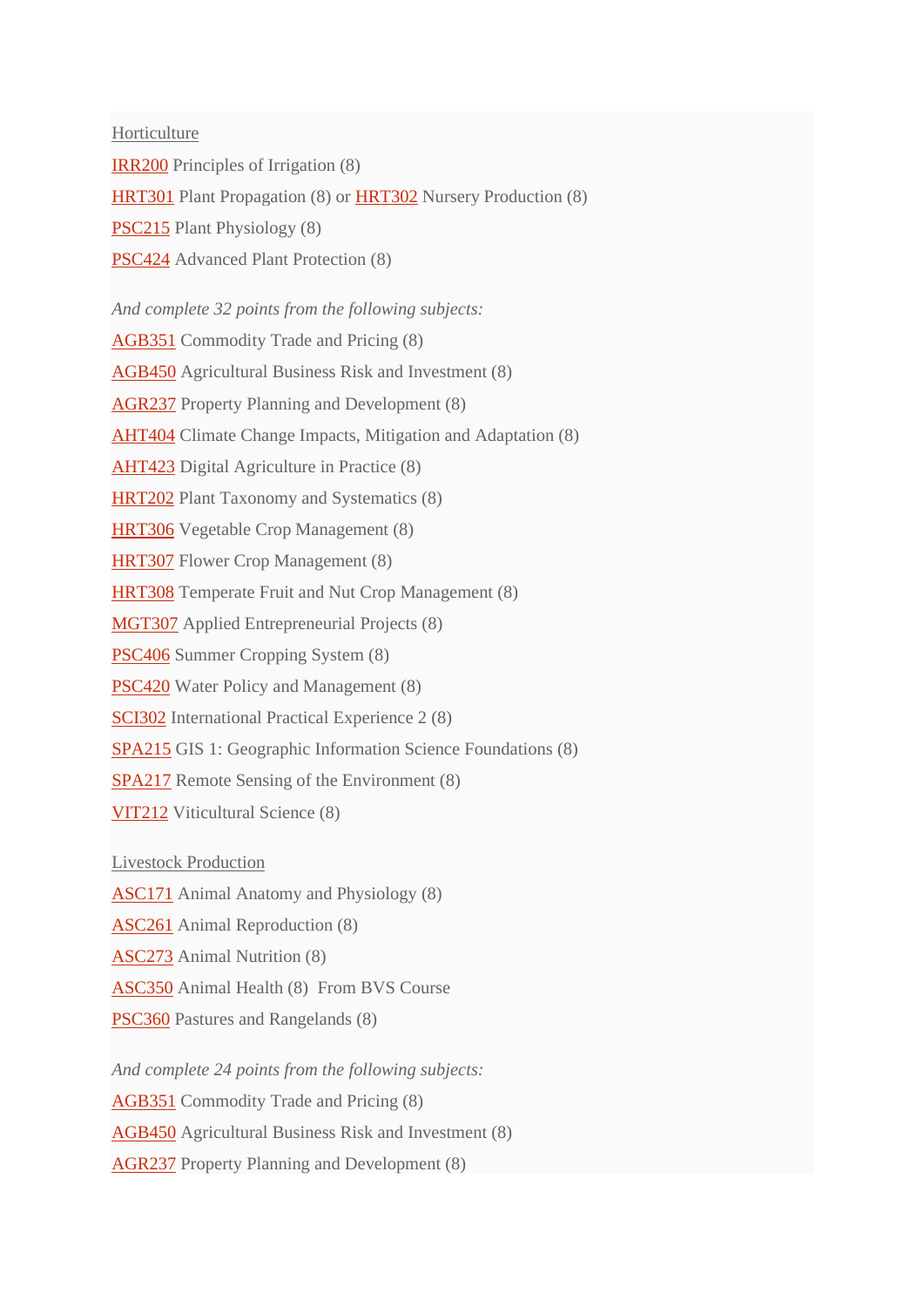[AHT404](http://www.csu.edu.au/handbook/handbook22/subjects/AHT404.html) Climate Change Impacts, Mitigation and Adaptation (8) [AHT423](http://www.csu.edu.au/handbook/handbook22/subjects/AHT423.html) Digital Agriculture in Practice (8) [ASC225](http://www.csu.edu.au/handbook/handbook22/subjects/ASC225.html) Assessment of Animal Welfare (8) [ASC305](http://www.csu.edu.au/handbook/handbook22/subjects/ASC305.html) Parasitology (8) [ASC306](http://www.csu.edu.au/handbook/handbook22/subjects/ASC306.html) Applied Animal Pharmacology (8) BVS [ASC370](http://www.csu.edu.au/handbook/handbook22/subjects/ASC370.html) Ruminant Production and Welfare (8) [ASC474](http://www.csu.edu.au/handbook/handbook22/subjects/ASC474.html) Intensive Animal Production and Welfare (8)\* [ASC475](http://www.csu.edu.au/handbook/handbook22/subjects/ASC475.html) Meat and Fibre Science (8)\* [MGT307](http://www.csu.edu.au/handbook/handbook22/subjects/MGT307.html) Applied Entrepreneurial Projects (8) [SCI302](http://www.csu.edu.au/handbook/handbook22/subjects/SCI302.html) International Practical Experience (8) [SPA215](http://www.csu.edu.au/handbook/handbook22/subjects/SPA215.html) GIS 1: Geographic Information Science Foundations (8) [SPA217](http://www.csu.edu.au/handbook/handbook22/subjects/SPA217.html) Remote Sensing of the Environment (8)

\* [ACS474](http://www.csu.edu.au/handbook/handbook22/subjects/ACS474.html) and [ASC475](http://www.csu.edu.au/handbook/handbook22/subjects/ASC475.html) are available for on-campus study only.

Mixed Farm Business

[AGB450](http://www.csu.edu.au/handbook/handbook22/subjects/AGB450.html) Agricultural Business Risk and Investment (8)

[ASC171](http://www.csu.edu.au/handbook/handbook22/subjects/ASC171.html) Animal Anatomy and Physiology (8)

[PSC360](http://www.csu.edu.au/handbook/handbook22/subjects/PSC360.html) Pastures and Rangelands (8)

*And complete 40 points from the following subjects:*

[AGB351](http://www.csu.edu.au/handbook/handbook22/subjects/AGB351.html) Commodity Trade and Pricing (8)

[AGR237](http://www.csu.edu.au/handbook/handbook22/subjects/AGR237.html) Property Planning and Development (8)

[AGR377](http://www.csu.edu.au/handbook/handbook22/subjects/AGR377.html) Agribusiness Planning (16)\*

[AHT404](http://www.csu.edu.au/handbook/handbook22/subjects/AHT404.html) Climate Change Impacts, Mitigation and Adaptation (8)

[AHT423](http://www.csu.edu.au/handbook/handbook22/subjects/AHT423.html) Digital Agriculture in Practice (8)

[ASC225](http://www.csu.edu.au/handbook/handbook22/subjects/ASC225.html) Assessment of Animal Welfare (8)

[ASC261](http://www.csu.edu.au/handbook/handbook22/subjects/ASC261.html) Animal Reproduction (8)

[ASC273](http://www.csu.edu.au/handbook/handbook22/subjects/ASC273.html) Animal Nutrition (8)

[ASC305](http://www.csu.edu.au/handbook/handbook22/subjects/ASC305.html) Parasitology (8)

[ASC350](http://www.csu.edu.au/handbook/handbook22/subjects/ASC350.html) Animal Health (8)

[ASC370](http://www.csu.edu.au/handbook/handbook22/subjects/ASC370.html) Ruminant Production and Welfare (8)

[ASC475](http://www.csu.edu.au/handbook/handbook22/subjects/ASC475.html) Meat And Fibre Science (8)\*\*

[HRM210](http://www.csu.edu.au/handbook/handbook22/subjects/HRM210.html) Human Resource Management (8)

[HRT306](http://www.csu.edu.au/handbook/handbook22/subjects/HRT306.html) Vegetable Crop Management (8)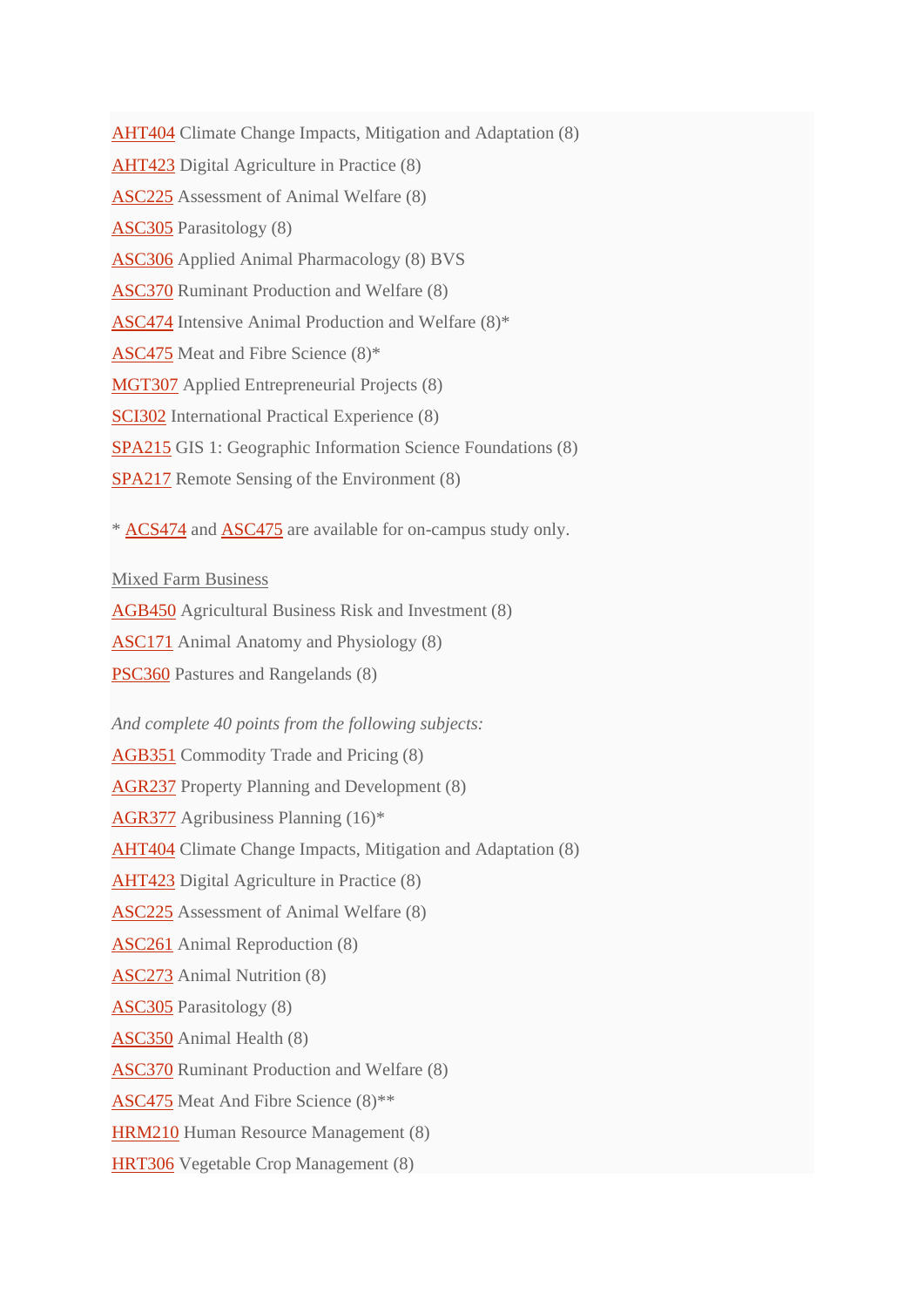[HRT307](http://www.csu.edu.au/handbook/handbook22/subjects/HRT307.html) Flower Crop Management (8) [HRT308](http://www.csu.edu.au/handbook/handbook22/subjects/HRT308.html) Temperate Fruit and Nut Crop Management (8) [IRR200](http://www.csu.edu.au/handbook/handbook22/subjects/IRR200.html) Principles of Irrigation (8) [LAW110](http://www.csu.edu.au/handbook/handbook22/subjects/LAW110.html) Business Law (8) [LAW300](http://www.csu.edu.au/handbook/handbook22/subjects/LAW300.html) Environmental Law (8) [MGT307](http://www.csu.edu.au/handbook/handbook22/subjects/MGT307.html) Applied Entrepreneurial Projects (8) PSC<sub>202</sub> Crop and Pasture Science (8) [PSC271](http://www.csu.edu.au/handbook/handbook22/subjects/PSC271.html) Crop Agronomy (8) [PSC406](http://www.csu.edu.au/handbook/handbook22/subjects/PSC406.html) Summer Cropping System (8) [PSC420](http://www.csu.edu.au/handbook/handbook22/subjects/PSC420.html) Water Policy and Management (8) [PSC424](http://www.csu.edu.au/handbook/handbook22/subjects/PSC424.html) Advanced Plant Protection (8) [SCI302](http://www.csu.edu.au/handbook/handbook22/subjects/SCI302.html) International Practical Experience 2 (8) [SPA215](http://www.csu.edu.au/handbook/handbook22/subjects/SPA215.html) GIS 1: Geographic Information Science Foundations (8) [SPA217](http://www.csu.edu.au/handbook/handbook22/subjects/SPA217.html) Remote Sensing of the Environment (8) [VIT212](http://www.csu.edu.au/handbook/handbook22/subjects/VIT212.html) Viticultural Science (8)

\* It is recommended that students successfully complete [HRM210](http://www.csu.edu.au/handbook/handbook22/subjects/HRM210.html) Human Resource Management and [AGR237](http://www.csu.edu.au/handbook/handbook22/subjects/AGR237.html) Property Planning and Development prior to studying [AGR377](http://www.csu.edu.au/handbook/handbook22/subjects/AGR377.html) Agribusiness Planning.\*  $ACS475$  is available for on-campus study only. \*\* [ACS475](http://www.csu.edu.au/handbook/handbook22/subjects/ACS475.html) is available for on-campus study only.

#### **Bachelor of Agricultural Science (Honours)**

The Bachelor of Agricultural Science (Honours) is comprised of 256 points and is offered fulltime on campus over four (4) years and part-time online over eight (8) years.

*Key Subjects* [AGR130](http://www.csu.edu.au/handbook/handbook22/subjects/AGR130.html) Biology in Agriculture (8) [AGS107](http://www.csu.edu.au/handbook/handbook22/subjects/AGS107.html) Precision Agriculture and Data Handling (8) *And:* [PSC202](http://www.csu.edu.au/handbook/handbook22/subjects/PSC202.html) Crop and Pasture Science (8) [Agronomy major] [SPA215](http://www.csu.edu.au/handbook/handbook22/subjects/SPA215.html) GIS 1: Geographic Information Science Foundations (8) [Digital Agriculture major] [PSC215](http://www.csu.edu.au/handbook/handbook22/subjects/PSC215.html) Plant Physiology (8) [Horticulture major] [ASC171](http://www.csu.edu.au/handbook/handbook22/subjects/ASC171.html) Animal Anatomy and Physiology (8) [Livestock and Mixed Farm Business majors]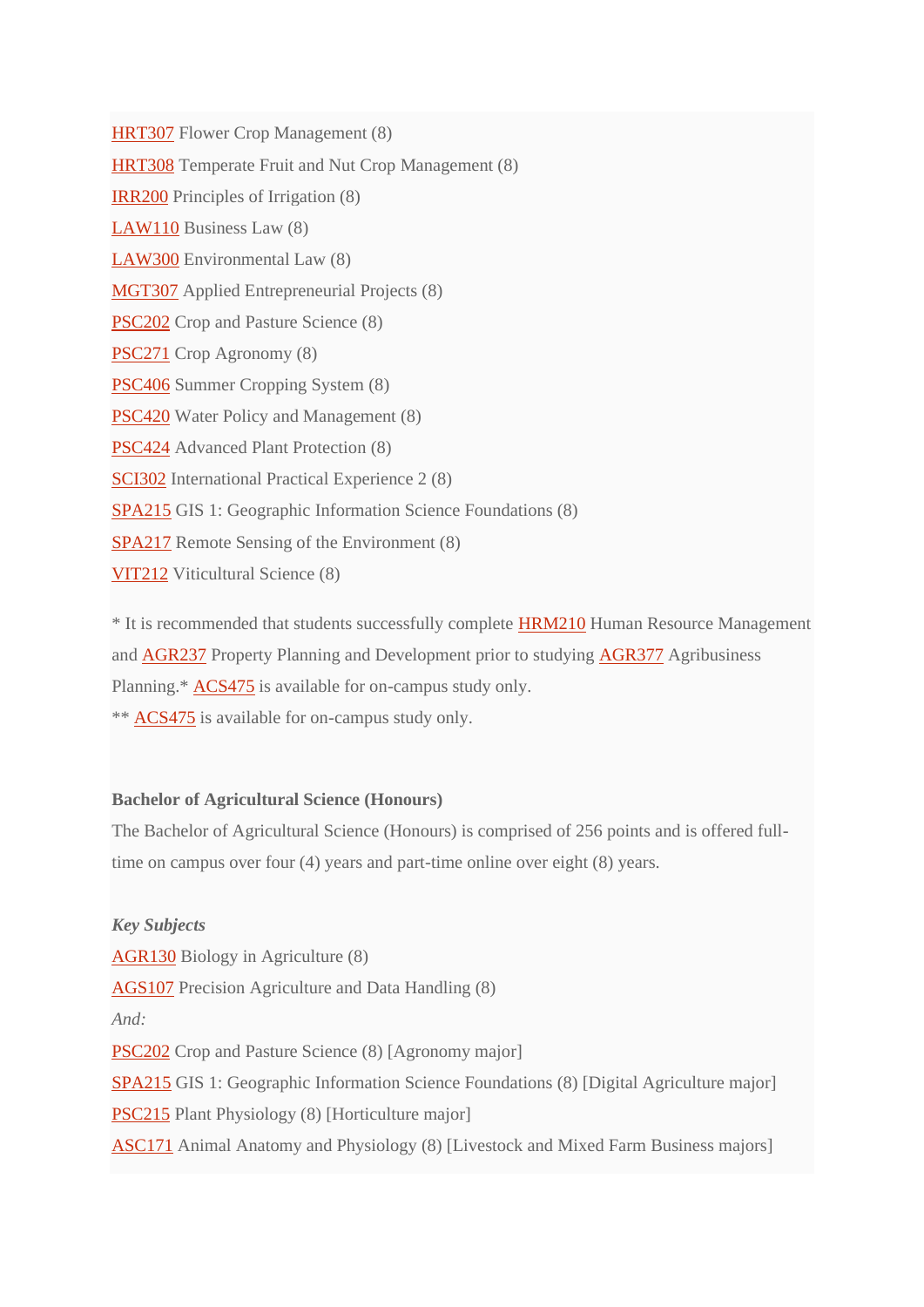*Core Subjects*

[AGB110](http://www.csu.edu.au/handbook/handbook22/subjects/AGB110.html) Agricultural Economics (8)

[AGB310](http://www.csu.edu.au/handbook/handbook22/subjects/AGB310.html) Agricultural Marketing (8)

[AGR130](http://www.csu.edu.au/handbook/handbook22/subjects/AGR130.html) Biology in Agriculture (8)

[AGR202](http://www.csu.edu.au/handbook/handbook22/subjects/AGR202.html) Food, Environment and Culture (8)

[AGR203](http://www.csu.edu.au/handbook/handbook22/subjects/AGR203.html) Production Analysis and Optimisation (8)

[AGR220](http://www.csu.edu.au/handbook/handbook22/subjects/AGR220.html) Extension (8)

[AGS100](http://www.csu.edu.au/handbook/handbook22/subjects/AGS100.html) Livestock Production Systems (8)

[AGS107](http://www.csu.edu.au/handbook/handbook22/subjects/AGS107.html) Precision Agriculture and Data Handling (8)

[AGS120](http://www.csu.edu.au/handbook/handbook22/subjects/AGS120.html) Managing Contemporary Farm Systems (8)

[AGS160](http://www.csu.edu.au/handbook/handbook22/subjects/AGS160.html) Plant Production Systems (8)

[AGS203](http://www.csu.edu.au/handbook/handbook22/subjects/AGS203.html) Agricultural Biotechnology (8)

[AGS300](http://www.csu.edu.au/handbook/handbook22/subjects/AGS300.html) Livestock Management (8)

[AGS422](http://www.csu.edu.au/handbook/handbook22/subjects/AGS422.html) Contemporary Issues in Agriculture (8)

[AHT101](http://www.csu.edu.au/handbook/handbook22/subjects/AHT101.html) Professional Skills in Agriculture and Horticulture (8)

[AHT231](http://www.csu.edu.au/handbook/handbook22/subjects/AHT231.html) Agricultural Finance and Business Management (8)

[CHM108](http://www.csu.edu.au/handbook/handbook22/subjects/CHM108.html) Chemical Fundamentals (8)

[IKC101](http://www.csu.edu.au/handbook/handbook22/subjects/IKC101.html) First Nations Foundations: Knowing, relating and understanding Country (8)

[MCR101](http://www.csu.edu.au/handbook/handbook22/subjects/MCR101.html) Introduction to Microbiology (8)

[PSC104](http://www.csu.edu.au/handbook/handbook22/subjects/PSC104.html) Soil Science (8)

[PSC221](http://www.csu.edu.au/handbook/handbook22/subjects/PSC221.html) Fundamentals of Plant Protection (8)

[PSC415](http://www.csu.edu.au/handbook/handbook22/subjects/PSC415.html) Soil Management (8)

[HRS411](http://www.csu.edu.au/handbook/handbook22/subjects/HRS411.html) Science Honours Research Foundations (8)

[HRS422](http://www.csu.edu.au/handbook/handbook22/subjects/HRS422.html) Science Honours Research Commencement (8)

[HRS431](http://www.csu.edu.au/handbook/handbook22/subjects/HRS431.html) Science Honours Research Completion (16)\*

[HRS441](http://www.csu.edu.au/handbook/handbook22/subjects/HRS441.html) Science Honours Research Dissertation (16)

\* In consultation with the Supervisor and School Honours Advisor, and with the approval from the Course Director, students may be allowed to complete [HRS434](http://www.csu.edu.au/handbook/handbook22/subjects/HRS434.html) Science Honours Research Completion (8) if they are required to complete an additional coursework subject for the benefit of their Honours project.

*Compulsory Subjects* One of: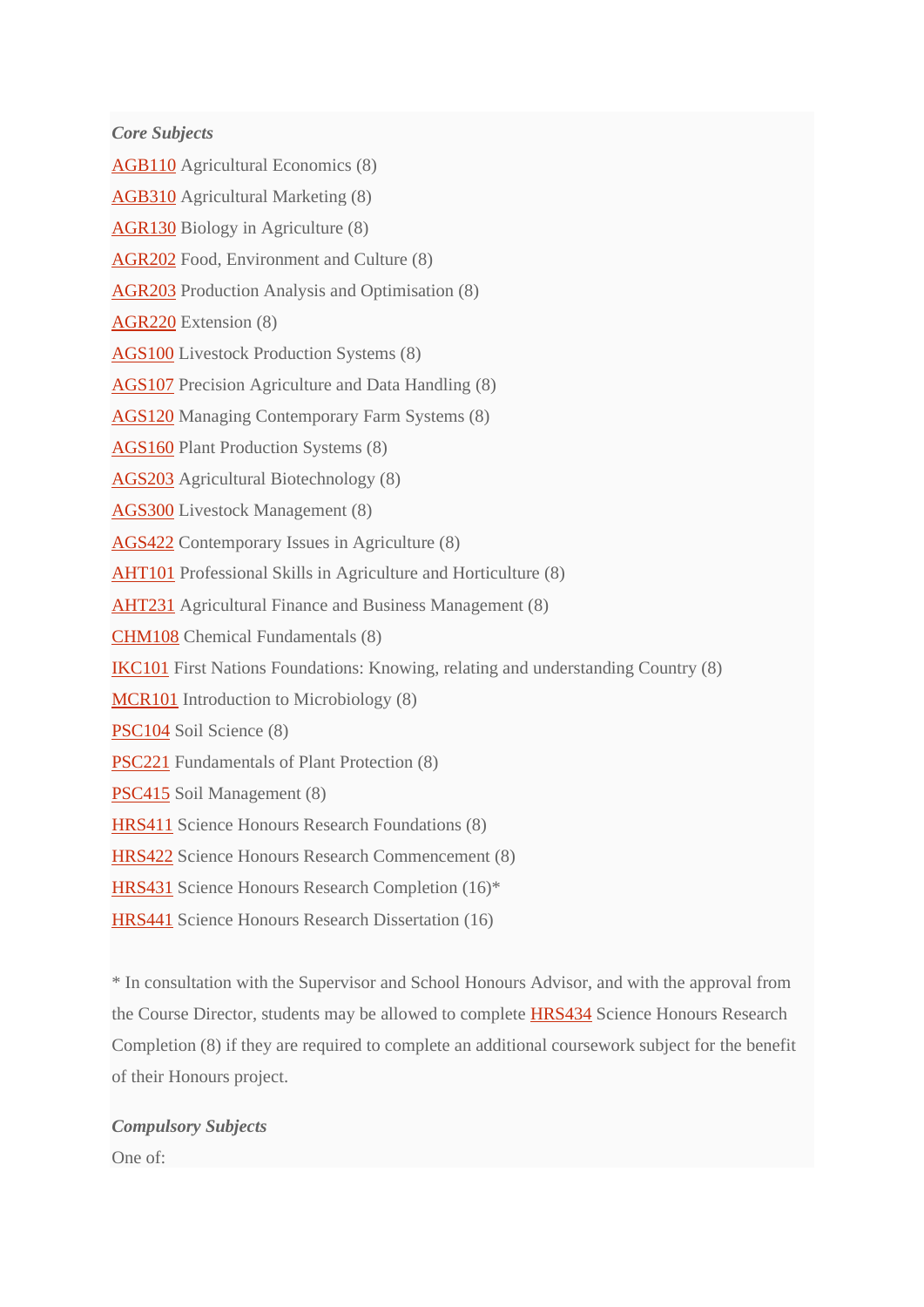[HRS410](http://www.csu.edu.au/handbook/handbook22/subjects/HRS410.html) Science Honours Research Methods (8) [STA404](http://www.csu.edu.au/handbook/handbook22/subjects/STA404.html) Statistical Data Analysis (8) [STA501](http://www.csu.edu.au/handbook/handbook22/subjects/STA501.html) Scientific Data Analysis (8)

Students may be able to complete an alternative 8 point Research Method subject as agreed by the Supervisor and School Honours Advisor, and with the approval of the Course Director.

*Elective Subjects*

Nil

*Restricted Electives* Refer to Major Sequences

### *Major Sequences*

One of the following major sequences must be completed.

#### Agronomy

[PSC202](http://www.csu.edu.au/handbook/handbook22/subjects/PSC202.html) Crop and Pasture Science (8)

[PSC271](http://www.csu.edu.au/handbook/handbook22/subjects/PSC271.html) Crop Agronomy (8)

[PSC360](http://www.csu.edu.au/handbook/handbook22/subjects/PSC360.html) Pastures and Rangelands (8)

[PSC424](http://www.csu.edu.au/handbook/handbook22/subjects/PSC424.html) Advanced Plant Protection (8)

Digital Agriculture

[ITC114](http://www.csu.edu.au/handbook/handbook22/subjects/ITC114.html) Introduction to Database Systems (8)

[SPA215](http://www.csu.edu.au/handbook/handbook22/subjects/SPA215.html) GIS 1: Geographic Information Science Foundations (8)

[SPA308](http://www.csu.edu.au/handbook/handbook22/subjects/SPA308.html) GIS Applications (8)

*And complete 8 points from the following subjects:*

[AGB450](http://www.csu.edu.au/handbook/handbook22/subjects/AGB450.html) Agricultural Business Risk and Investment (8)

[AGR237](http://www.csu.edu.au/handbook/handbook22/subjects/AGR237.html) Property Planning and Development (8)

[AHT404](http://www.csu.edu.au/handbook/handbook22/subjects/AHT404.html) Climate Change Impacts, Mitigation and Adaptation (8)

[AHT423](http://www.csu.edu.au/handbook/handbook22/subjects/AHT423.html) Digital Agriculture in Practice (8)

[HRT306](http://www.csu.edu.au/handbook/handbook22/subjects/HRT306.html) Vegetable Crop Management (8)

[HRT307](http://www.csu.edu.au/handbook/handbook22/subjects/HRT307.html) Flower Crop Management (8)

[HRT308](http://www.csu.edu.au/handbook/handbook22/subjects/HRT308.html) Temperate Fruit and Nut Crop Management (8)

[IRR200](http://www.csu.edu.au/handbook/handbook22/subjects/IRR200.html) Principles of Irrigation (8)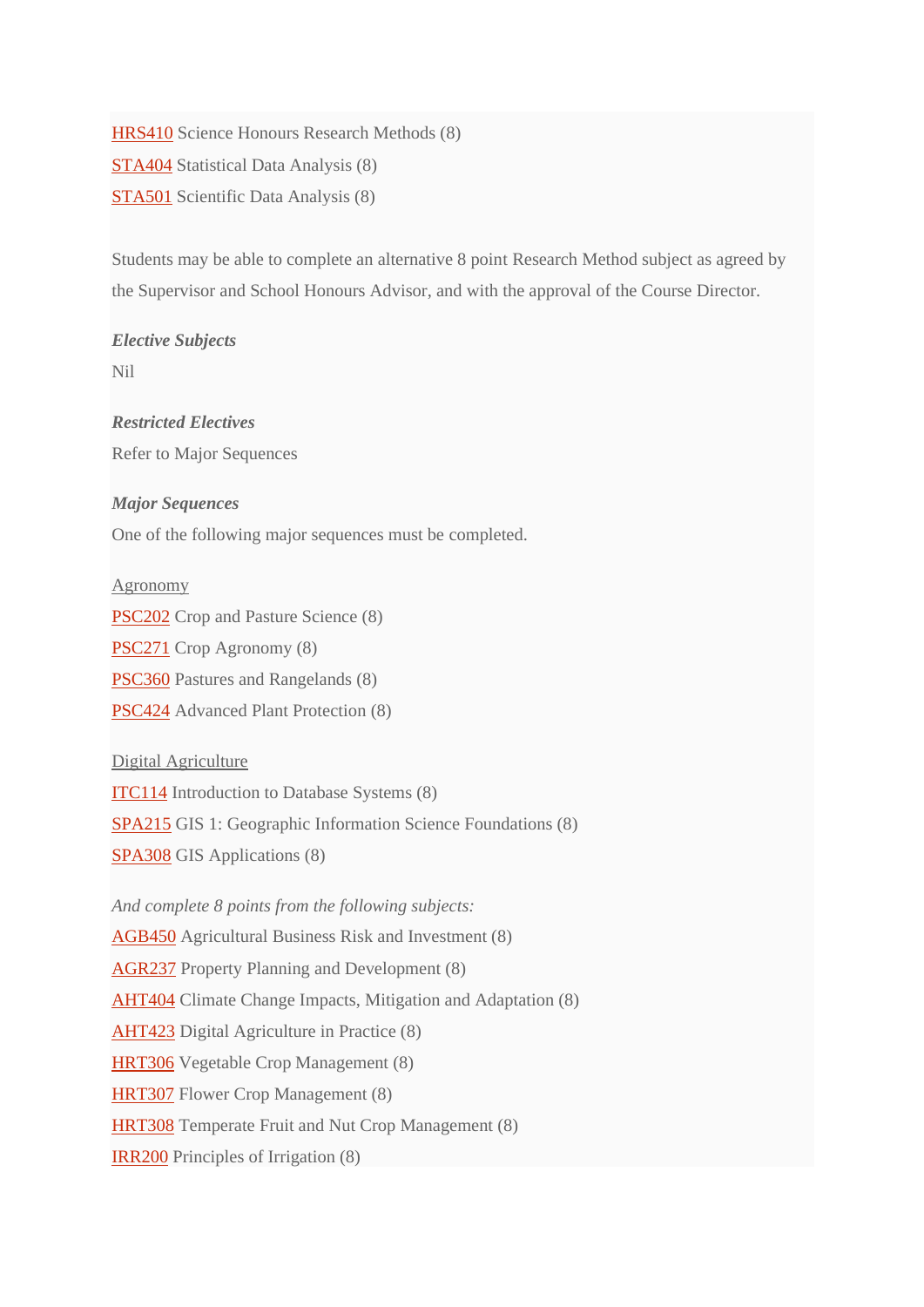[MGT307](http://www.csu.edu.au/handbook/handbook22/subjects/MGT307.html) Applied Entrepreneurial Projects (8) [PSC202](http://www.csu.edu.au/handbook/handbook22/subjects/PSC202.html) Crop and Pasture Science (8) [PSC271](http://www.csu.edu.au/handbook/handbook22/subjects/PSC271.html) Crop Agronomy (8) [PSC360](http://www.csu.edu.au/handbook/handbook22/subjects/PSC360.html) Pastures and Rangelands (8) [PSC406](http://www.csu.edu.au/handbook/handbook22/subjects/PSC406.html) Summer Cropping System (8) [PSC420](http://www.csu.edu.au/handbook/handbook22/subjects/PSC420.html) Water Policy and Management (8) [PSC424](http://www.csu.edu.au/handbook/handbook22/subjects/PSC424.html) Advanced Plant Protection (8) [SCI302](http://www.csu.edu.au/handbook/handbook22/subjects/SCI302.html) International Practical Experience 2 (8) [SPA217](http://www.csu.edu.au/handbook/handbook22/subjects/SPA217.html) Remote Sensing of the Environment (8) [VIT212](http://www.csu.edu.au/handbook/handbook22/subjects/VIT212.html) Viticultural Science (8)

Horticulture

[IRR200](http://www.csu.edu.au/handbook/handbook22/subjects/IRR200.html) Principles of Irrigation (8)

[PSC215](http://www.csu.edu.au/handbook/handbook22/subjects/PSC215.html) Plant Physiology (8)

[PSC424](http://www.csu.edu.au/handbook/handbook22/subjects/PSC424.html) Advanced Plant Protection (8)

*And complete 8 points from the following subjects:* [AGB351](http://www.csu.edu.au/handbook/handbook22/subjects/AGB351.html) Commodity Trade and Pricing (8)

[AGB450](http://www.csu.edu.au/handbook/handbook22/subjects/AGB450.html) Agricultural Business Risk and Investment (8)

[AGR237](http://www.csu.edu.au/handbook/handbook22/subjects/AGR237.html) Property Planning and Development (8)

[AHT404](http://www.csu.edu.au/handbook/handbook22/subjects/AHT404.html) Climate Change Impacts, Mitigation and Adaptation (8)

[HRT202](http://www.csu.edu.au/handbook/handbook22/subjects/HRT202.html) Plant Taxonomy and Systematics (8)

[HRT306](http://www.csu.edu.au/handbook/handbook22/subjects/HRT306.html) Vegetable Crop Management (8)

[HRT307](http://www.csu.edu.au/handbook/handbook22/subjects/HRT307.html) Flower Crop Management (8)

[HRT308](http://www.csu.edu.au/handbook/handbook22/subjects/HRT308.html) Temperate Fruit and Nut Crop Management (8)

[MGT307](http://www.csu.edu.au/handbook/handbook22/subjects/MGT307.html) Applied Entrepreneurial Projects (8)

[PSC406](http://www.csu.edu.au/handbook/handbook22/subjects/PSC406.html) Summer Cropping System (8)

[PSC420](http://www.csu.edu.au/handbook/handbook22/subjects/PSC420.html) Water Policy and Management (8)

[SCI302](http://www.csu.edu.au/handbook/handbook22/subjects/SCI302.html) International Practical Experience 2 (8)

[SPA215](http://www.csu.edu.au/handbook/handbook22/subjects/SPA215.html) GIS 1: Geographic Information Science Foundations (8)

[SPA217](http://www.csu.edu.au/handbook/handbook22/subjects/SPA217.html) Remote Sensing of the Environment (8)

[VIT212](http://www.csu.edu.au/handbook/handbook22/subjects/VIT212.html) Viticultural Science (8)

Livestock Production

[ASC171](http://www.csu.edu.au/handbook/handbook22/subjects/ASC171.html) Animal Anatomy and Physiology (8)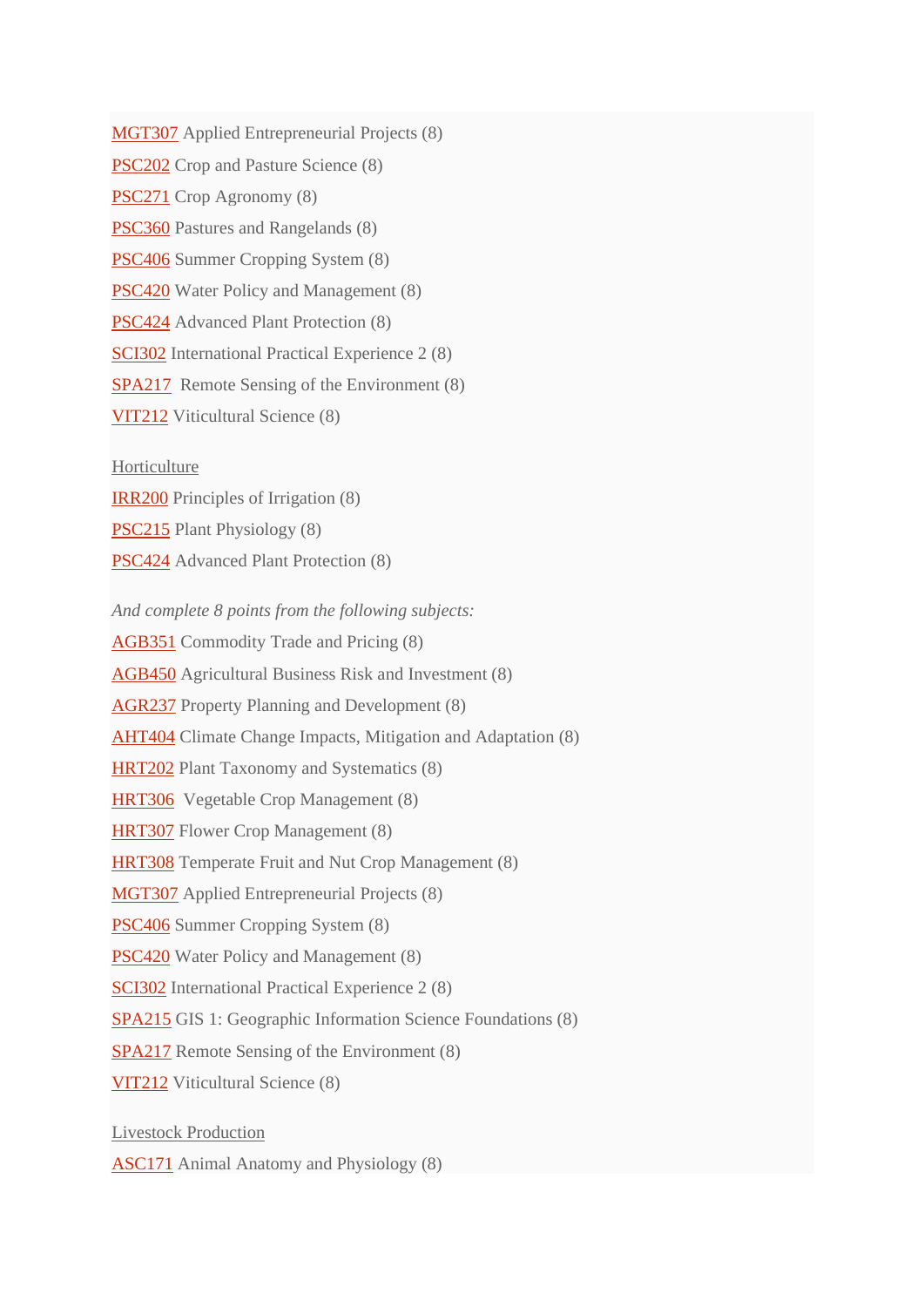[ASC261](http://www.csu.edu.au/handbook/handbook22/subjects/ASC261.html) Animal Reproduction (8)

[ASC273](http://www.csu.edu.au/handbook/handbook22/subjects/ASC273.html) Animal Nutrition (8)

[PSC360](http://www.csu.edu.au/handbook/handbook22/subjects/PSC360.html) Pastures and Rangelands (8)

Mixed Farm Business

[AGB450](http://www.csu.edu.au/handbook/handbook22/subjects/AGB450.html) Agricultural Business Risk and Investment (8)

[ASC171](http://www.csu.edu.au/handbook/handbook22/subjects/ASC171.html) Animal Anatomy and Physiology (8)

[PSC360](http://www.csu.edu.au/handbook/handbook22/subjects/PSC360.html) Pastures and Rangelands (8)

*And complete 8 points from the following subjects:*

[AGB351](http://www.csu.edu.au/handbook/handbook22/subjects/AGB351.html) Commodity Trade and Pricing (8)

[AGR237](http://www.csu.edu.au/handbook/handbook22/subjects/AGR237.html) Property Planning and Development (8)

[AHT404](http://www.csu.edu.au/handbook/handbook22/subjects/AHT404.html) Climate Change Impacts, Mitigation and Adaptation (8)

[ASC225](http://www.csu.edu.au/handbook/handbook22/subjects/ASC225.html) Assessment of Animal Welfare (8)

[ASC261](http://www.csu.edu.au/handbook/handbook22/subjects/ASC261.html) Animal Reproduction (8)

[ASC273](http://www.csu.edu.au/handbook/handbook22/subjects/ASC273.html) Animal Nutrition (8)

[ASC305](http://www.csu.edu.au/handbook/handbook22/subjects/ASC305.html) Parasitology (8)

[ASC350](http://www.csu.edu.au/handbook/handbook22/subjects/ASC350.html) Animal Health (8)

[ASC370](http://www.csu.edu.au/handbook/handbook22/subjects/ASC370.html) Ruminant Production and Welfare (8)

[ASC475](http://www.csu.edu.au/handbook/handbook22/subjects/ASC475.html) Meat and Fibre Science (8)\*

[HRM210](http://www.csu.edu.au/handbook/handbook22/subjects/HRM210.html) Human Resource Management (8)

[HRT306](http://www.csu.edu.au/handbook/handbook22/subjects/HRT306.html) Vegetable Crop Management (8)

[HRT307](http://www.csu.edu.au/handbook/handbook22/subjects/HRT307.html) Flower Crop Management (8)

[HRT308](http://www.csu.edu.au/handbook/handbook22/subjects/HRT308.html) Temperate Fruit and Nut Crop Management (8)

[IRR200](http://www.csu.edu.au/handbook/handbook22/subjects/IRR200.html) Principles of Irrigation (8)

[LAW110](http://www.csu.edu.au/handbook/handbook22/subjects/LAW110.html) Business Law (8)

[LAW300](http://www.csu.edu.au/handbook/handbook22/subjects/LAW300.html) Environmental Law (8)

[MGT307](http://www.csu.edu.au/handbook/handbook22/subjects/MGT307.html) Applied Entrepreneurial Projects (8)

[PSC202](http://www.csu.edu.au/handbook/handbook22/subjects/PSC202.html) Crop and Pasture Science (8)

[PSC271](http://www.csu.edu.au/handbook/handbook22/subjects/PSC271.html) Crop Agronomy (8)

[PSC406](http://www.csu.edu.au/handbook/handbook22/subjects/PSC406.html) Summer Cropping System (8)

[PSC420](http://www.csu.edu.au/handbook/handbook22/subjects/PSC420.html) Water Policy and Management (8)

[PSC424](http://www.csu.edu.au/handbook/handbook22/subjects/PSC424.html) Advanced Plant Protection (8)

[SCI302](http://www.csu.edu.au/handbook/handbook22/subjects/SCI302.html) International Practical Experience 2 (8)

[SPA215](http://www.csu.edu.au/handbook/handbook22/subjects/SPA215.html) GIS 1: Geographic Information Science Foundations (8)